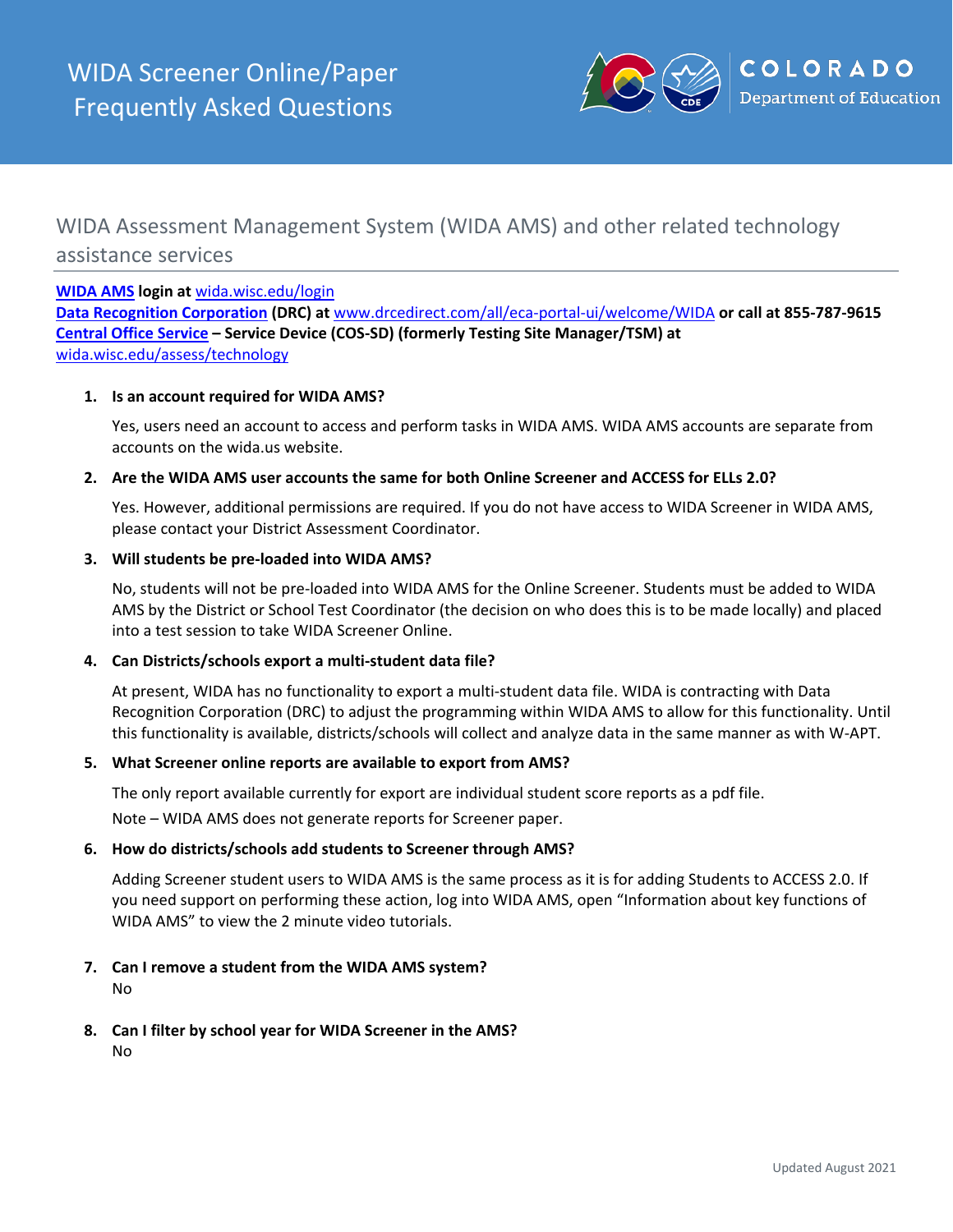

- **9. Does student data entered into Screener in WIDA AMS transfer to ACCESS for ELLs 2.0 within WIDA AMS? No, student data entered under Screener in WIDA AMS does not transfer to the ACCESS file within WIDA AMS** When adding a student to WIDA AMS there is a field for the student SASID. Note, the actual student SASID is not required for Screener. Information in the SASID field:
	- does not have to be unique to that student
	- does not require all ten spaces to be filled
	- can be letters, numbers, or a combination

CDE will *not* review students under Screener in WIDA AMS. CDE makes the following suggestion populating the SASID field.

# *School Year\_First Initial and last name of person administering the assessment\_schoolcode*

# WIDA Online Screener Technology

# **1. What are the technology requirements for WIDA Screener Online?**

The WIDA Screener Online may be administered via Windows, Macintosh, Linux, Chrome, iOS, or Android devices. Specific system requirements for the WIDA Screener Online mirror those of ACCESS for ELLs 2.0. Please refer to the ACCESS for ELLs 2.0 technology webpage or the Technology User Guide for more information.

# **2. Does each student need a laptop or computer? What about headsets?**

Each student needs a computer or tablet for all domains. Headphones are needed for the Listening, Reading, and Writing tests. A headset with microphone is needed for the Speaking test.

# **3. Where can I find information on the type of headsets required?**

WIDA has created a Headset Specifications document to assist districts purchasing headsets by outlining recommended features. Specifications align with ACCESS for ELLs 2.0 specifications and can viewed after logging into WIDA Secure Portal.

# **4. What does the COS-SD do?**

The Central Office Service-Service Device (COS-SD) a web-based, locally installed application that helps Technology Coordinators plan, configure and manage their testing environment. This requires you to download and install a software package on a local device.\*Testing Site Manager (TSM): Support for this software package ends on 8/15/2019. WIDA recommends that sites move to the COS-SD. This is the previous version of a webbased, locally installed application

# **5. What are the primary functions of a COS configuration?**

It allows to logically group testing devices and COS SDs and it allows you to easily specify the settings for all of the devices in the configuration.

# **6. On what devices can I install a COS-SD?**

A COS-SD can only be installed on supported Windows, Macs, and Linux computers, one per computer.

# **7. What are the bandwidth requirements for test administration?**

For the full range of bandwidth requirements, please refer to DRC INSIGT Online Learning System, Technology User Guide on page 28.

# **8. What if a student is unable to log in to the test?**

- Ensure that the student is logging in to the INSIGHT test sign in, not the practice Items.
- Verify that the student is logging into the Screener (and not ACCESS for ELLs 2.0).
- Verify that the student is using the same username and password that appear on the student's test ticket, both on the printed version and as it appears in WIDA AMS.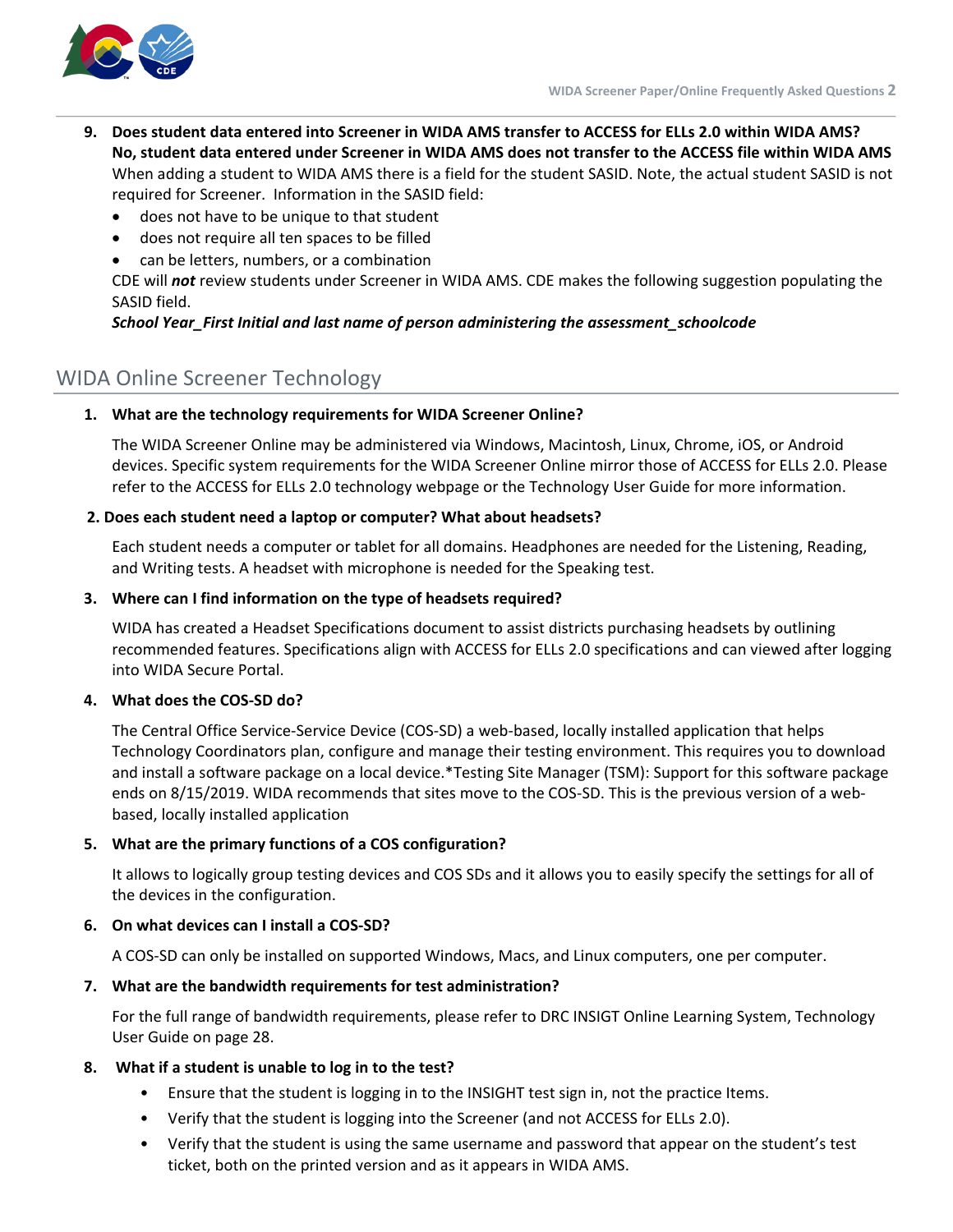

#### **9. What does "Invalid Username or Password" mean?**

Students can receive this message in one of two ways: Either the student typed in the testing credentials incorrectly, or the student logged into the wrong Test Sign-In location. Go back to the main menu and attempt to log in again.

#### **10. What should I do if the test engine displays an error message?**

Please refer to page 18 of the Technology User Guide Part V for a list of the most common error messages and how to solve them. If the error is not listed or if you are having difficulty implementing the solution, please contact DRC Customer Support.

# WIDA Screener Administrator Certification and Preparation/Training

# **1. How do administrators become certified to administer the WIDA Screener?**

District Test Coordinators and Test Administrators should complete the appropriate online and/or paper training course(s), which include new web-based administration modules in SY21-22. The training modules can be found by logging into the Secure Portal and selecting the Assessment Training tab.

**2. What training or certification is required for educators who will be responsible for scoring the Speaking and Writing domains of the WIDA Screener?**

| <b>WIDA Screener Online Training</b>      | <b>WIDA Screener Paper Training</b>      |
|-------------------------------------------|------------------------------------------|
| Complete training modules at              | Complete training modules at             |
| wida.wisc.edu/assess/screener/online      | wida.wisc.edu/assess/screener/paper      |
| <b>WIDA Screener Online Certification</b> | <b>WIDA Screener Paper Certification</b> |
| Writing Grades 1-5 and/or 6-12 Quiz       | Writing Grades 1-5 and/or 6-12 Quiz      |
| Speaking Grade 1-5 and/or 6-12 Quiz *     | Speaking Grade 1-5 and/or 6-12 Quiz*     |
| <b>Administration Modules &amp; Quiz</b>  | <b>Administration Modules &amp; Quiz</b> |

**\*If already certified to administer ACCESS for ELLs 2.0 Paper Speaking test, it is not necessary to retake the quizzes (ACCESS and Screener use the same speaking certification quizzes).**

Technology Coordinators (for the online screener) should be familiar with the applicable steps on the Technology Readiness Checklist for WIDA Online Assessments at wida.wisc.edu/assess/technology. Note: the dates on the checklist are intended for ACCESS for ELLs 2.0 readiness preparation.

# **3. Do Administrators/Scorers of WIDA Screener have to take the training annually?**

Districts/schools make this decision locally. WIDA does recommend an annual refresher on WIDA Screener materials.

- **4. Do certified W-APT administrators need to take training for the WIDA Screener (online and paper)?** Yes, certified W-APT administrators will need to review the training and take the appropriate certification quizzes.
- **5. Do certified ACCESS for ELLs 2.0 administrators need to take training and quizzes for the WIDA Screener? Administrators:**

WIDA and CDE recommend that anyone responsible for administering the WIDA Screener be familiar with the subjects covered in the training.

#### **Scorers:**

Anyone who will be responsible for scoring the Writing and Speaking domains must complete modules and pass the appropriate quizzes.